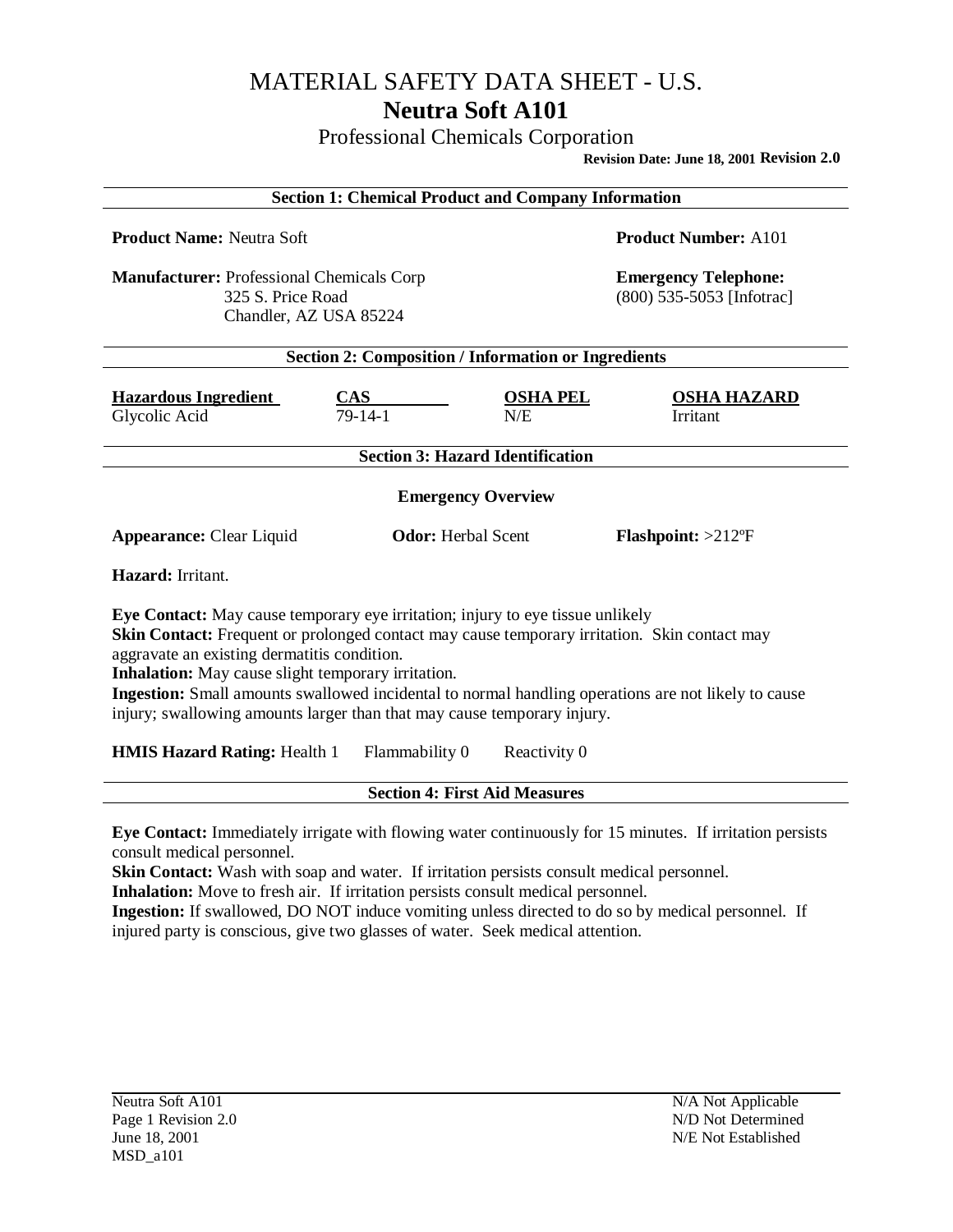Professional Chemicals Corporation

**Revision Date: June 18, 2001 Revision 2.0**

#### **Section 5: Fire-Fighting Measures**

**General Hazard:** Irritant

**Flashpoint:** >212°F **Upper Flammable Limit (% by volume):** N/D<br> **Autoignition Temperature:** N/D **Lower Flammable Limit (% by volume):** N/D Lower Flammable Limit (% by volume): N/D

**Fire Fighting Procedures:** Wear self-contained breathing apparatus and full protective clothing. Use water spray to cool nearby containers and structures exposed to fire.

**Hazardous Decomposition Products:** During a fire, smoke may contain the original material in addition to unidentified toxic and/or irritating compounds. Hazardous combustion products may include and are not limited to carbon dioxide and carbon monoxide.

#### **Section 6: Accidental Release Measures**

Keep all unnecessary personnel away. Prevent additional discharge of material. Prevent material from entering sewers, watercourses, or low areas. Contain and absorb spilled material with sand or earth. Consult an expert on disposal of recovered material and ensure conformity to local disposal regulations.

### **Section 7: Handling and Storage**

Store out of reach of children; keep container closed; store in a cool well-ventilated place away from strong oxidizing or alkaline products. Avoid contact with skin and eyes. Use in a well-ventilated area; do not breathe vapors. Wash hands thoroughly after handling.

#### **Section 8: Exposure Controls / Personal Protection**

**Engineering Controls:** Normal room ventilation is satisfactory for limited use; keep away from heat and flame.

**Eye Protection:** Safety glasses **Skin Protection:** Use gloves impervious to this material when prolonged or frequently repeated contact could occur. **Respiratory:** No respiratory protection should be needed.

**Exposure guidelines:** N/E

#### **Section 9: Physical and Chemical Properties**

**Appearance/Physical State:** Clear Liquid **Odor:** Herbal scent **Vapor Pressure:** N/D **Vapor Density**: N/D **Boiling Point:** 212°F **Freezing Point:** 32°F **Pensity:** 8.5 lbs. /gal. **RTU pH:** 2.0 - 3.0 **Density:** 8.5 lbs. /gal. **Solubility in Water:** Soluble

Neutra Soft A101 N/A Not Applicable Page 2 Revision 2.0 N/D Not Determined June 18, 2001 N/E Not Established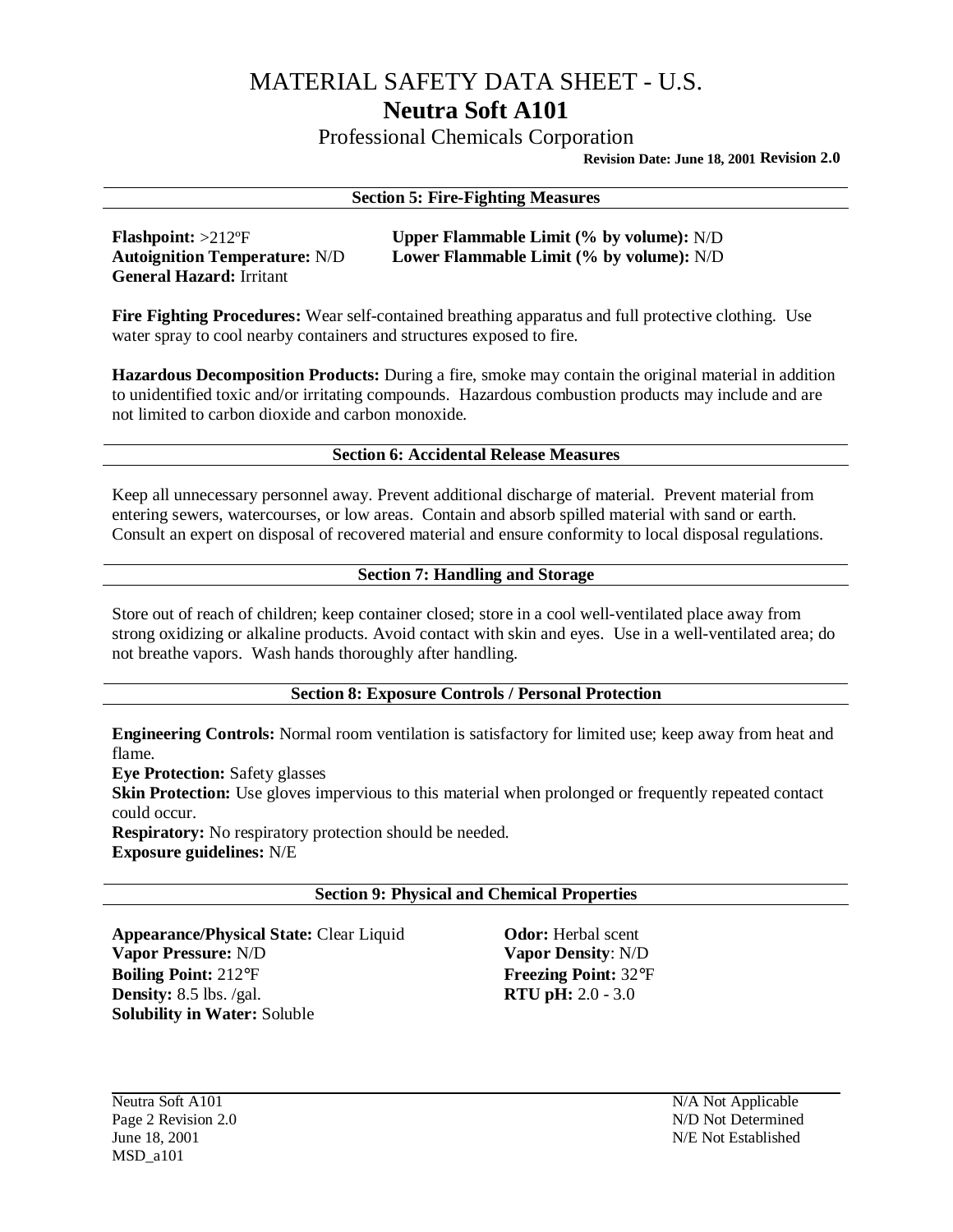Professional Chemicals Corporation

**Revision Date: June 18, 2001 Revision 2.0**

#### **Section 10: Stability and Reactivity**

**Chemical stability:** Stable **Incompatibility with other substances:** Strong oxidizing or alkaline agents **Reactivity:** None Known **Hazardous Decomposition Products:** Exposure to fire may liberate carbon dioxide, carbon monoxide, organic acids, and other unidentified thermal decomposition products from this product or its packaging.

#### **Section 11: Toxicological Information**

**Route of Entry:** Eye contact, and Skin absorption/contact

#### **Effects of Acute Overexposure to Product:**

**Eye Contact:** May cause temporary eye irritation, redness, tearing, and blurred vision **Skin Contact:** May cause temporary skin irritation, defatting and dermatitis **Inhalation:** Inhalation of mist or vapor may cause temporary respiratory irritation; temporary central nervous system effects including dizziness, weakness, fatigue, nausea, and headache. **Ingestion:** May cause gastrointestinal temporary irritation with nausea, vomiting and diarrhea aspiration into the lungs can cause chemical pneumonitis.

#### **Effects of Chronic Overexposure to Product:**

**Exposure limits:** N/D for mixture **Teratogenicity:** None **Reproductive toxicity:** None **Sensitization to Product:** None known **Mutagenicity:** None **Carcinogenicity:** None

#### **Section 12: Ecological Information**

Please refer to Section 6 for information regarding accidental releases and Section 15 for regulatory reporting information.

#### **Section 13: Disposal Considerations**

Dispose of in accordance with federal, state and local regulations. Prevent run-off to sewers.